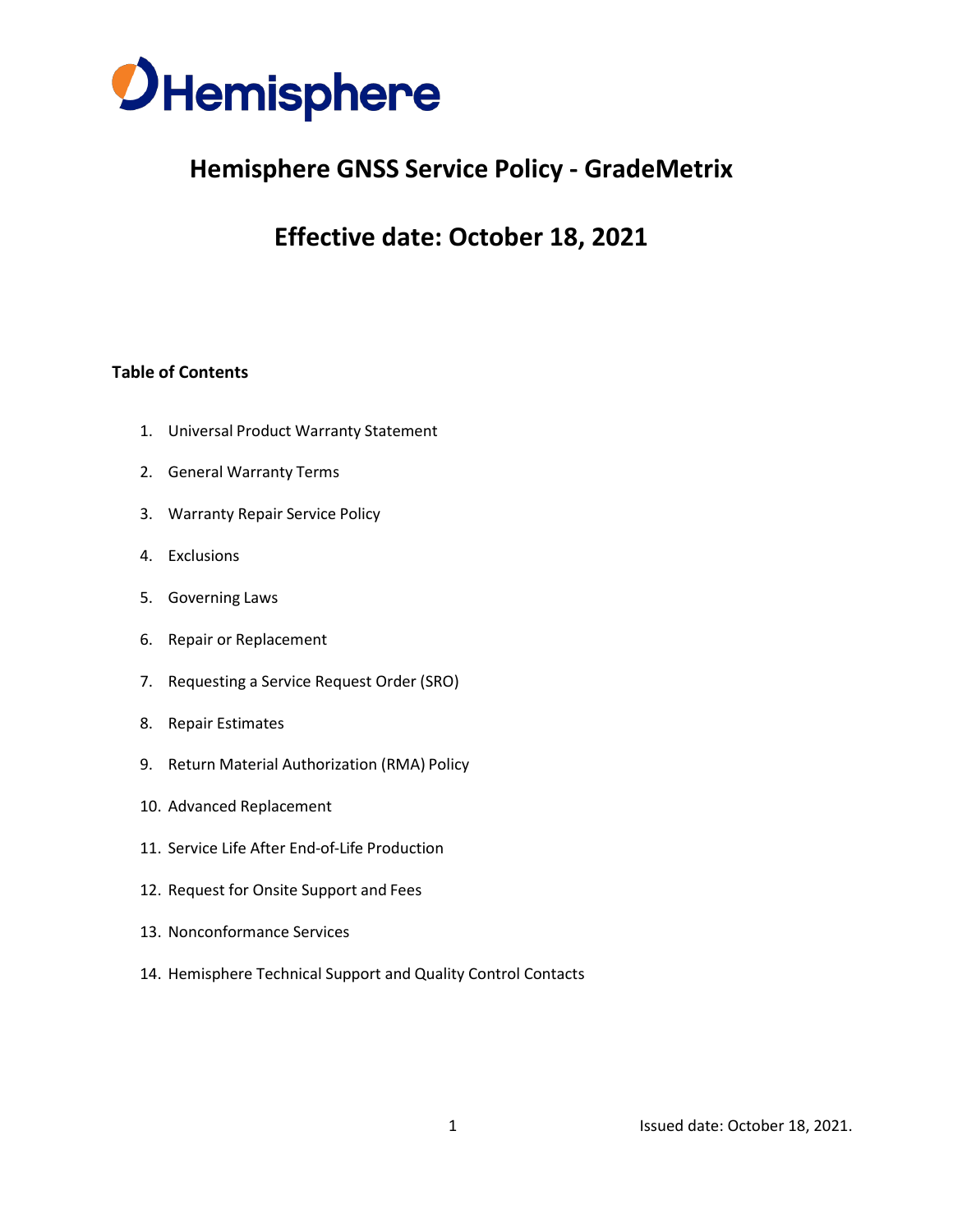

### **1. Universal Product Warranty Statement**

1.1 The following limited warranty (the "**Warranty**") applies to after-market products and systems ("**products**") manufactured or sold by Hemisphere GNSS, their subsidiaries and affiliates (referred to herein as "**HGNSS**").

## **2. General Warranty Terms**

2.1 HGNSS products are guaranteed against defective material and workmanship under normal use and application provided it is used with the HGNSS products, computer products and operating system for which it was designed, for the following periods of time (each a "**Warranty Period**"):

| <b>Hemisphere GNSS - GradeMetrix Warranty Periods*</b>       |                         |
|--------------------------------------------------------------|-------------------------|
| <b>Product Line:</b>                                         | <b>Warranty Period:</b> |
| VR500, VR1000, A326, IronOne, A46, IronTwo, GMS-1<br>Sensors | 36 months               |
| <b>HT20</b>                                                  | 24 months               |
| UT10, UT20, UT30                                             | 12 months               |
| Cables, Brackets, Accessories, Mounts                        | 90 days                 |
| Repairs                                                      | 90 days                 |

- 2.2 Product Limited Warranty: Unless the limited warranty included with any product covered by these Terms grants different rights to the Buyer, HGNSS warrantsto Buyer, and only to Buyer, that the HGNSS products furnished shall be designed and manufactured to conform to HGNSS specifications and all parts are and will be free from defects in material and workmanship for the Warranty Period. During the Warranty Period, HGNSS liability is limited to replacing, repairing, or issuing credit for any product that is returned to HGNSS by the original Buyer freight prepaid and which upon inspection is determined by HGNSS to be defective inmaterials or workmanship.
- 2.3 \*Notwithstanding the above-mentioned Warranty Periods, in the event a longer warranty period is mandated under the laws or regulations of the territory in which the HGNSS product is sold, and that warranty period is applicable to your HGNSS product, said warranty period shall govern. An additional four-month "shelf-life period" is added to the standard warranty period for all OEM purchases.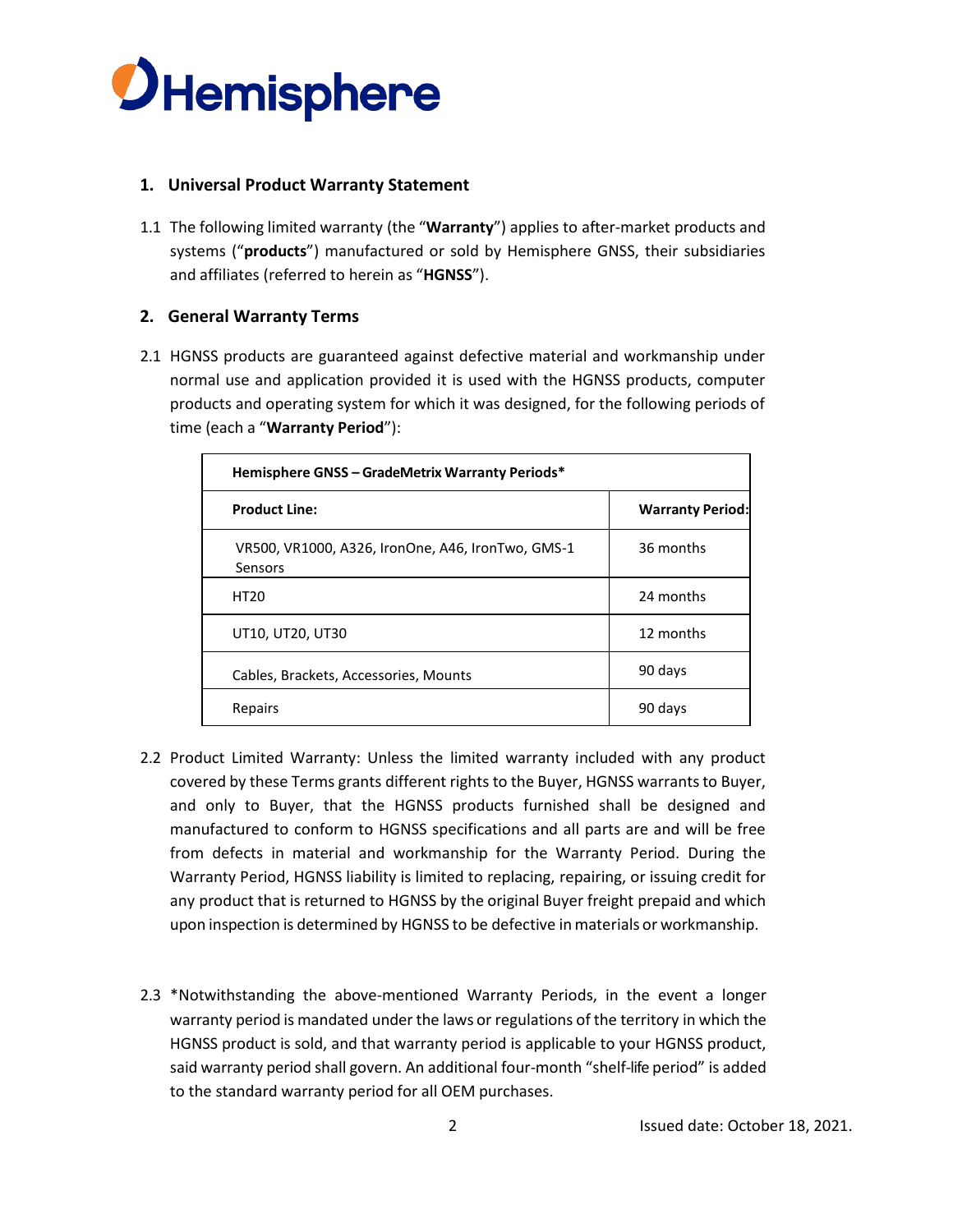

- 2.4 The applicable Warranty Period shall commence on the date the product is shipped to the original purchaser by HGNSS. To be eligible for coverage under this Warranty, a product believed to be defective must be returned to and received by HGNSS within the Warranty Period.
- 2.5 Disclaimer: EXCEPT FOR THE LIMITED EXPRESS WARRANTIES SET FORTH IN SECTIONS 2.1 AND 2.2 ABOVE, HGNSS MAKES NO REPRESENTATION OR WARRANTY WHATSOEVER WITH RESPECT TO THE PRODUCTS, INCLUDING ANY (A) REPRESENTATION OR WARRANTY OF MERCHANTABILITY; OR (B) REPRESENTATION OR WARRANTY OF FITNESS FOR A PARTICULAR PURPOSE; OR (C) WARRANTY OF TITLE; OR (D) WARRANTY AGAINST INFRINGEMENT OF INTELLECTURAL PROPERTY RIGHTS OF A THIRD PARTY; WHETHER EXPRESSOR IMPLIED AND WHETHER ARISING BY LAW, COURSE OF DEALING, COURSE OF PERFORMANCE, USAGE OF TRADE OR OTHERWISE. BUYER ACKNOWLEDGES THAT IT HAS NOT RELIED UPON ANY REPRESENTATION, CONDITION OR WARRANTY MADE BY HGNSS, OR ANY OTHER PERSON ON HGNSS'S BEHALF, EXCEPT AS SPECIFICALLY PROVIDED IN SECTIONS 2.1 AND2.2.
- 2.6 Australia Residents: There are guarantees that are implied under Australian Consumer Law that may apply to the products supplied to a Buyer (the "AU Guarantees"). Should the AU Guarantees apply to the Buyer, then these AU Guarantees are not included in the disclaimers and exclusions specified in Section 2.5. For products supplied (including software), the products come with AU Guarantees that cannot be excluded under the Australian Consumer Law and the Buyer is entitled to replacement or refund for a major failure and compensation or any other reasonably foreseeable loss or damage. Buyer is also entitled to have the products repaired or replaced if the goods fail to be of acceptable quality and the failure does not amount to a major failure. In the case of software, the repair of products may not be practicable, and a replacement will be provided if that is the case. For any AU Guarantee related issues please contact support@hgnss.com.

#### **3. Warranty Repair Service Policy:**

- 3.1 Warranty Repair Procedure: HGNSS reserves the right to refuse warranty services if the date of purchase of the product cannot be proven or if a claim is made outside the Warranty Period. Claims for shipment damage (evident or concealed) must be filed with the carrier. No product may be returned for repair, whether in warranty or out of warranty, without HGNSS approval. No credit will be given, nor repairs made to products returned without such approval. Products must be returned, transport prepaid, to the HGNSS facility (no C.O.D. or Collect Freight accepted) in accordance with HGNSS product return procedures then in effect. Returned products must be received no later than 14 days for US/Canada or 28 days for international after approval.
- 3.2 Warranty Determination of Returned Products: Following HGNSS or its authorized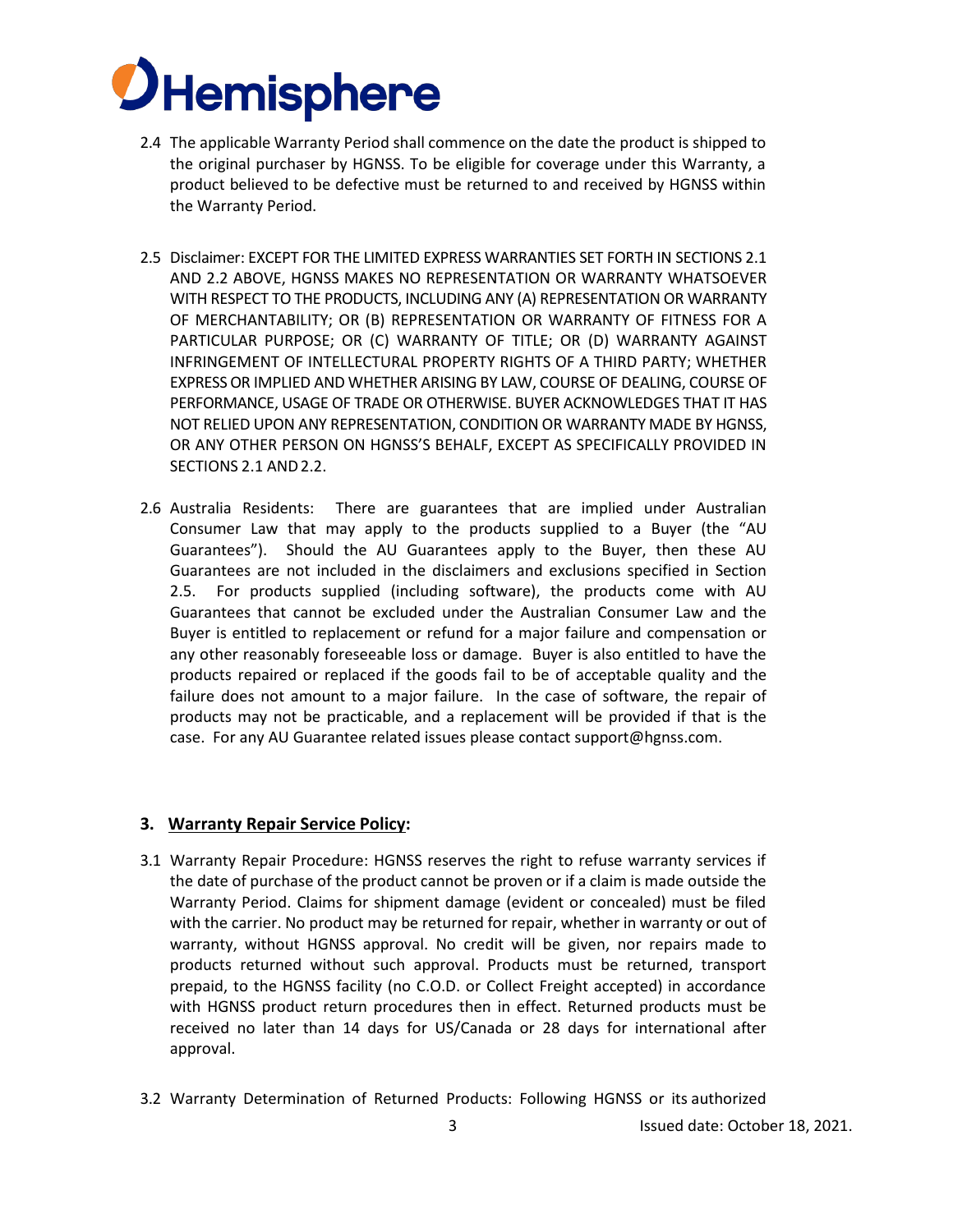

representative's examination, warranty or out-of-warranty status will be determined. If upon examination a warranted defect exists, then the product(s) will berepaired at no charge and shipped, prepaid, back to Buyer. Where HGNSS elects to replace a product or parts, repair parts and replacement products will be provided on an exchange basis and will be either new, equivalent to new or reconditioned. All replaced parts and products become the property of HGNSS. Warranty repairs do not extend the original Warranty Period.

- 3.3 Non-Warranty Determination of Returned Products: Following HGNSS examination, Buyer shall be notified of the repair cost of products out-of-warranty. At such time Buyer must issue a valid purchase order to cover the cost of the repair and freight or authorize the product(s) to be shipped back as is, at Buyer's expense.
- 3.4 Non-responsibility for monetary loss or lost data. HGNSS shall not be responsible for any modification or damage to, or loss of any programs, data, or other information. stored or hosted by HGNSS, provided to HGNSS in connection with any service, or stored on any product, including any product serviced hereunder, or for the consequence of such damage or loss, e.g., business loss in the event of hardware, software, program, or data failure. It is the customers responsibility, to backup data and to remove all features, parts, alterations, and attachments not covered by warranty prior to releasing the product to HGNSS. The product will be returned to the customer configured as originally purchased, subject to availability of software.

### **4. Exclusions**

- 4.1 This Warranty does NOT extend to products that have been, as determined by HGNSS exercising its sole discretion:
	- Misused, abused, modified, improperly maintained, non-certified repaired or serviced by anyone other than an authorized and certified HGNSS Technician.
	- Damaged or rendered defective due to accident, act of God, or any other event or condition beyond the control of HGNSS, including but not limited to, accident, fire, water, hazards, atmospheric conditions, and/or the performance/availability of third-party services.
	- Damaged or rendered defective as a result of the use of the product in combination with other devices or accessories that are not approved by HGNSS for use with the product.
	- Operated outside of the environmental specifications of the product.
- 4.2 Hemisphere will not reimburse labor or service fees accumulated and or charged during and or after Warranty period.
- 4.3 Hemisphere will not reimburse, or warranty replacement parts purchased externally from Hemisphere GNSS.

#### **5. Governing Law**

5.1 This agreement and any disputes relating to, concerning or based upon the product should be governed by and interpreted in accordance with the laws of the State of Arizona in the United States of America.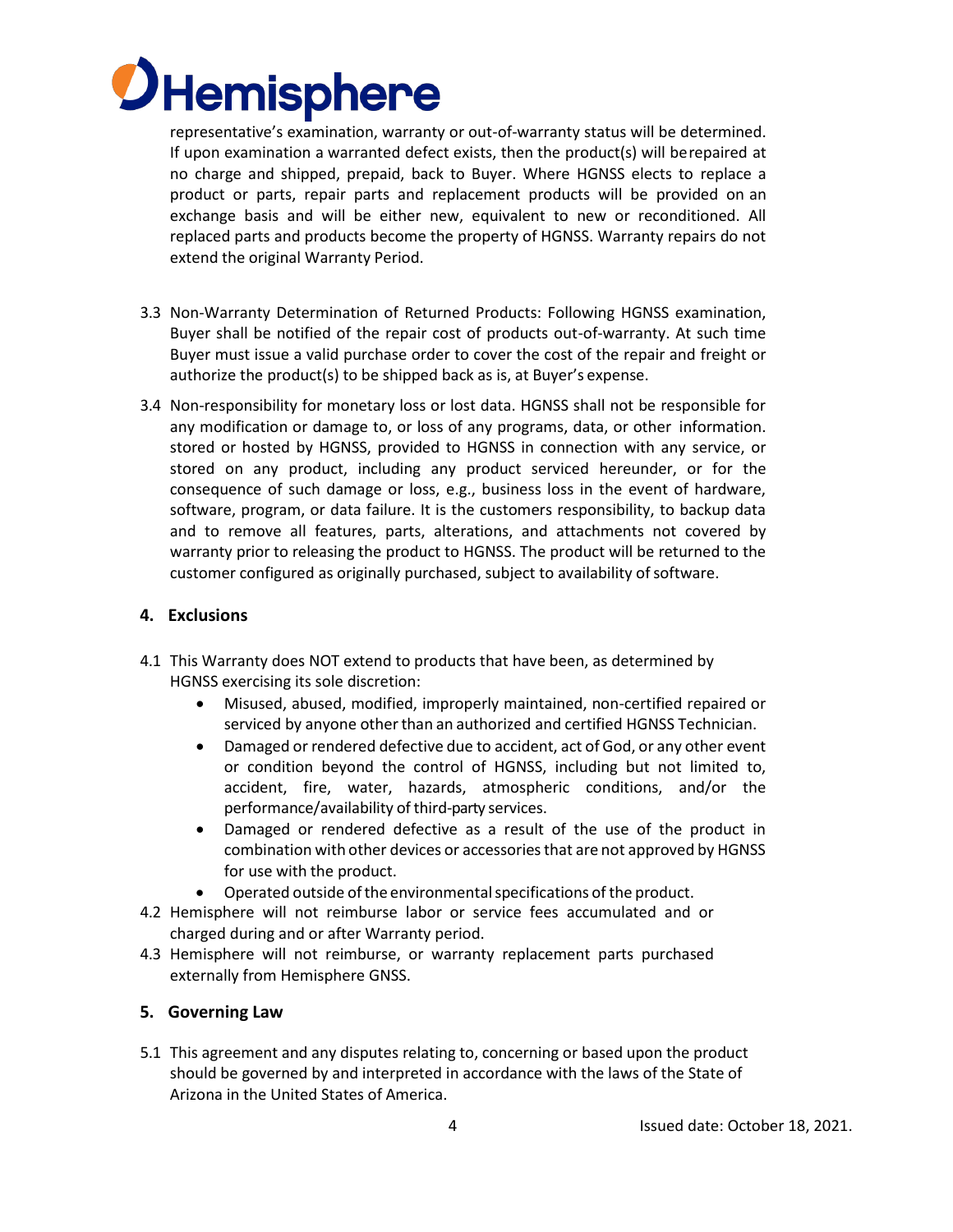

#### **6. Repair or Replacement**

- 6.1 Warranty service may be obtained by contacting HGNSS. Purchaser agrees to insure the product or assume the risk of loss in transit, to prepay shipping charges, and to use the original instrument carrying case and shipping container or the equivalent. Do not send accessories with item returned for repair service unless requested by HGNSS. All Mounting brackets must be removed from product prior to sending to HGNSS for service otherwise any mounting hardware components attached to returned products will be removed to accommodate repair service and will not be returned to the customer
- 6.2 Contact [Support@hgnss.com](mailto:Support@hgnss.com) for proper instructions on returning products.
- 6.3 If HGNSS replaces a product, the Warranty Period for the replacement product will be the longer of 90 days from replacement or the balance of the Warranty Period for the original product.
- 6.4 HGNSS reserves the right to refuse repair of products that have been damaged due to excessive or inappropriate use.

### **7. Advanced replacement of product**

- 7.1 When requesting an SRO for advanced replacement a PO number or other form of secured payment must be provided to HGNSS Support prior to SRO being issued. No advanced replacements will be shipped without a POnumber.
- 7.2 Upon product return to HGNSS, the returned product will be evaluated, and a determination will be made, at the sole discretion of HGNSS, as to whether the product was misused, abused, improperly handled, or applied improperly. The customer will be responsible for all repairs or have the option to have the product returned and be charged the cost of the advanced replacement and all incurred shipping cost.

#### **8. Requesting an SRO**

Visit website at- *https://hemispheregnss.zendesk.com/hc/en-us/requests/new* Toll-Free Phone: +1 855 203 1770 Phone: +1 480 348 6380 Email: [Support@hgnss.com](mailto:Support@hgnss.com)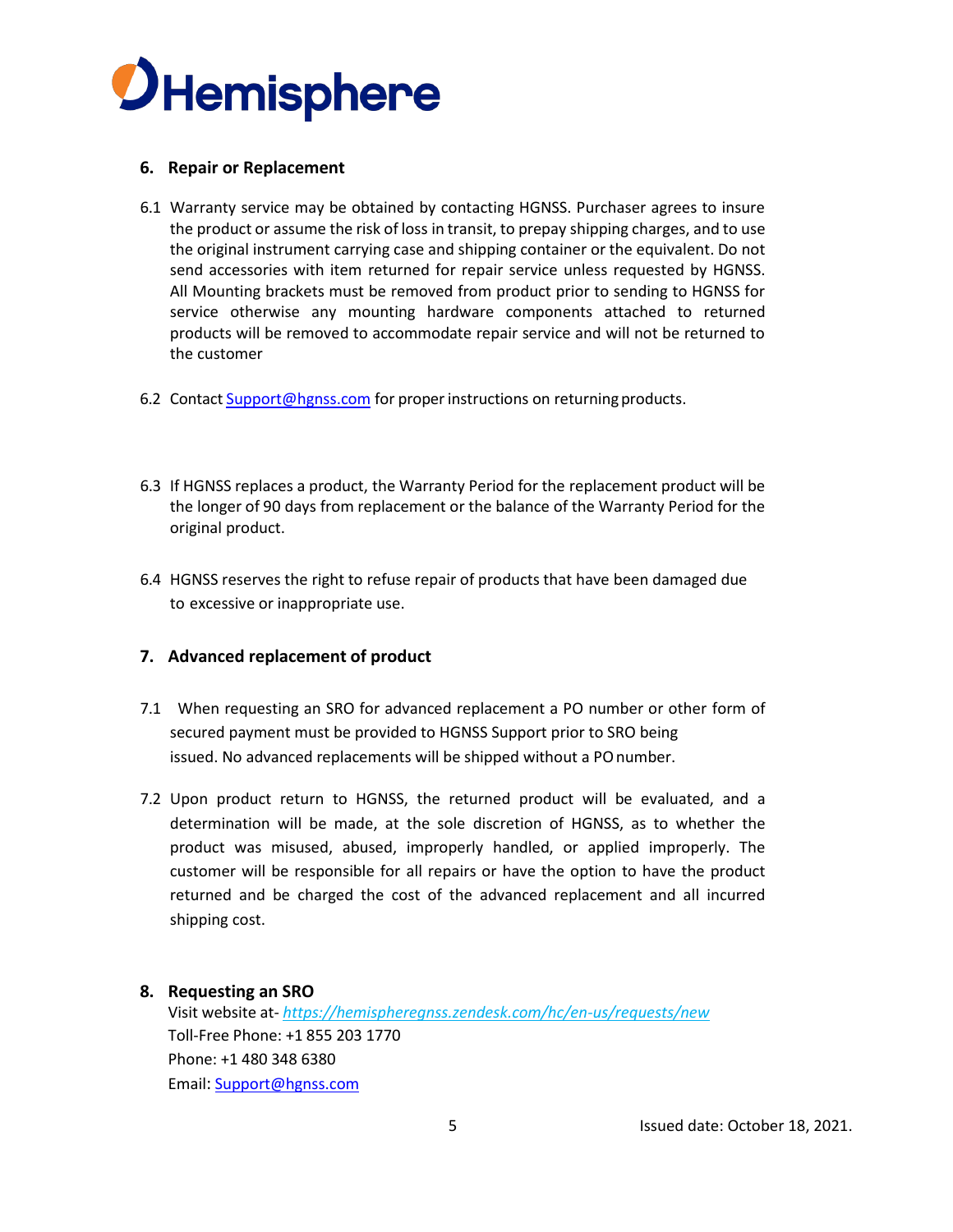

8.1 To have an SRO issued for repair of your product, you will need to provide the product number, serial number, contact info and issue product is experiencing.

#### **9. Non- Warranty SRO & Repair Estimates**

- 9.1 All non-warranty repairs performed by HGNSS will be warranted for 90 days against defects to parts and labor.
- 9.2 For non-warranty repairs, HGNSS will provide a written estimate of repair charges within 72 hours after we receive your instrument. Although we do our best to provide the most accurate first estimate, your estimate could change due to unseen failures or unforeseen circumstances during the estimation and/or repair process.
- 9.3 HGNSS must have a written approval with deposit or a purchase order to initiate the repair. HGNSS service has a minimum charge which includes diagnostics of **USD\$250.00** per unit and each additional hour is charged at an hourly rate of **USD\$120.00**. HGNSS allows 30 days from the estimate notification date for the approval. Ifthe repair is not approved within 30 days, the instrument will be returned unrepairedfollowing the "non-Warranty" shipping returns process and a denial fee of **USD\$250.00** will be invoiced in addition to freight and handling.
- 9.4 Estimates can be approved in two ways:
	- By e-mail to [Support@hgnss.com](mailto:Support@hgnss.com) please include a purchase order for the repair
	- By signing the electronic quote sent.
	- No Verbal authorizations will be accepted.
- 9.5 It is HGNSS policy to complete approved repairs and shipment within 14 days of after

approval. In some instances, this may be longer due to unforeseen conditions or additional repairs required not seen during the initial troubleshooting. If this happens, a new estimate will be provided, and your repair will be addressed in the most expeditious manner.

9.6 After the completion of repair, the product will be sent to buyer and invoice will be issued.

#### **10. Return Material Authorization (RMA) Policy**

10.1 An RMA is used for the return of dead-on arrival (DOA) and products shipped in error at the fault of HGNSS.